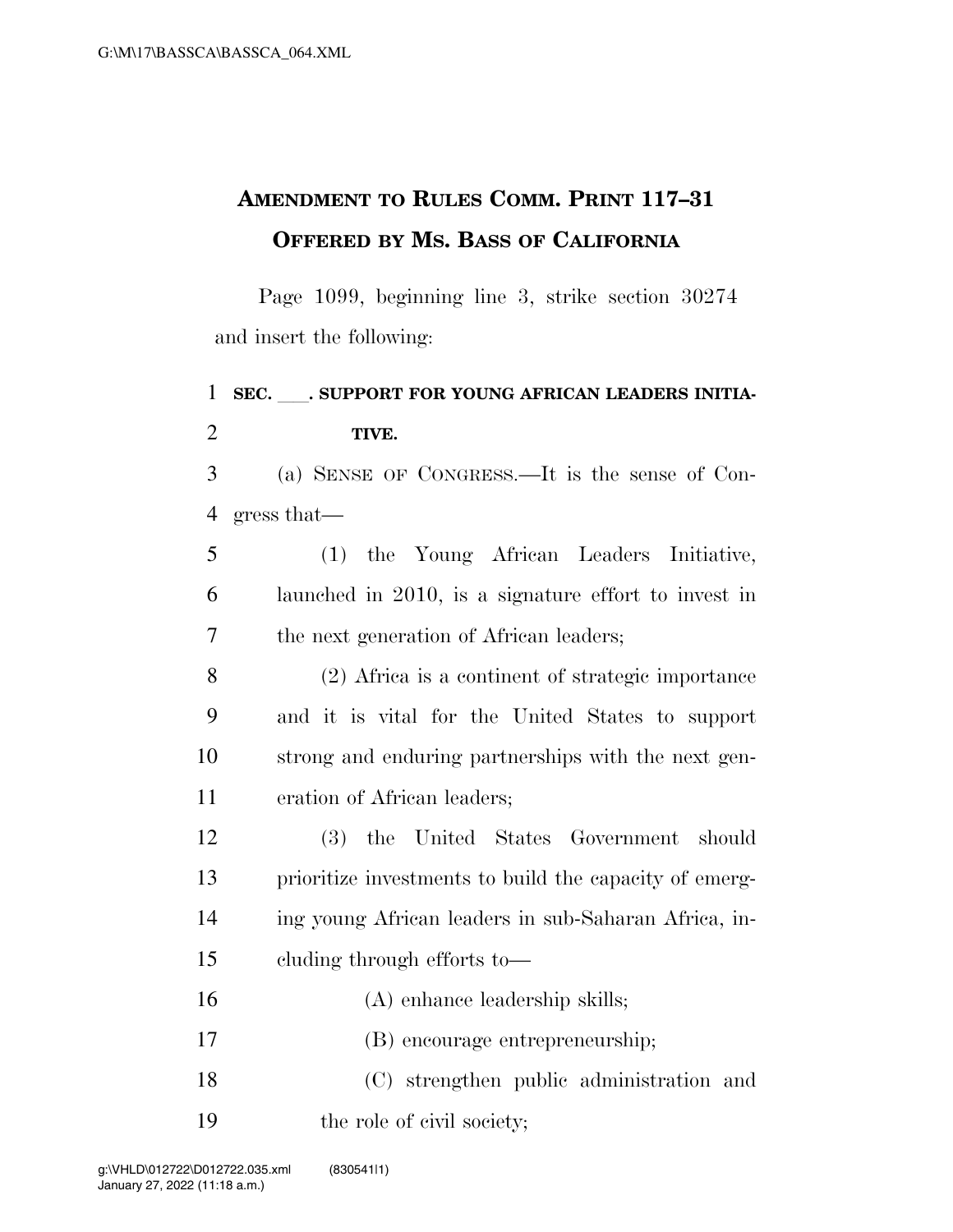(D) enhance peace and security in their re-

| $\overline{2}$ | spective countries of origin and across Africa;     |
|----------------|-----------------------------------------------------|
| 3              | and                                                 |
| $\overline{4}$ | (E) connect young African leaders con-              |
| 5              | tinentally and globally across the private, civic,  |
| 6              | and public sectors;                                 |
| 7              | (4) youth in Africa have a positive impact on       |
| 8              | efforts to foster economic growth, improve public   |
| 9              | sector transparency and governance, and counter ex- |
| 10             | tremism, and should be an area of focus for United  |
| 11             | States outreach on the African continent; and       |
| 12             | (5) the Secretary of State should—                  |
| 13             | (A) increase the number of fellows from             |
| 14             | Africa participating in the Mandela Washington      |
| 15             | Fellowship above the estimated 700 fellows who      |
| 16             | participated during fiscal year 2021; and           |
| 17             | (B) identify additional ways to connect             |
| 18             | YALI alumni to United States public and pri-        |
| 19             | vate resources and institutions.                    |
| 20             | (b) YOUNG AFRICAN LEADERS INITIATIVE PRO-           |
| 21             | GRAM.-                                              |
| 22             | $(1)$ In GENERAL.—There is established<br>the       |
| 23             | Young African Leaders Initiative ("YALI"), which    |
| 24             | shall be carried out by the Secretary of State.     |
|                |                                                     |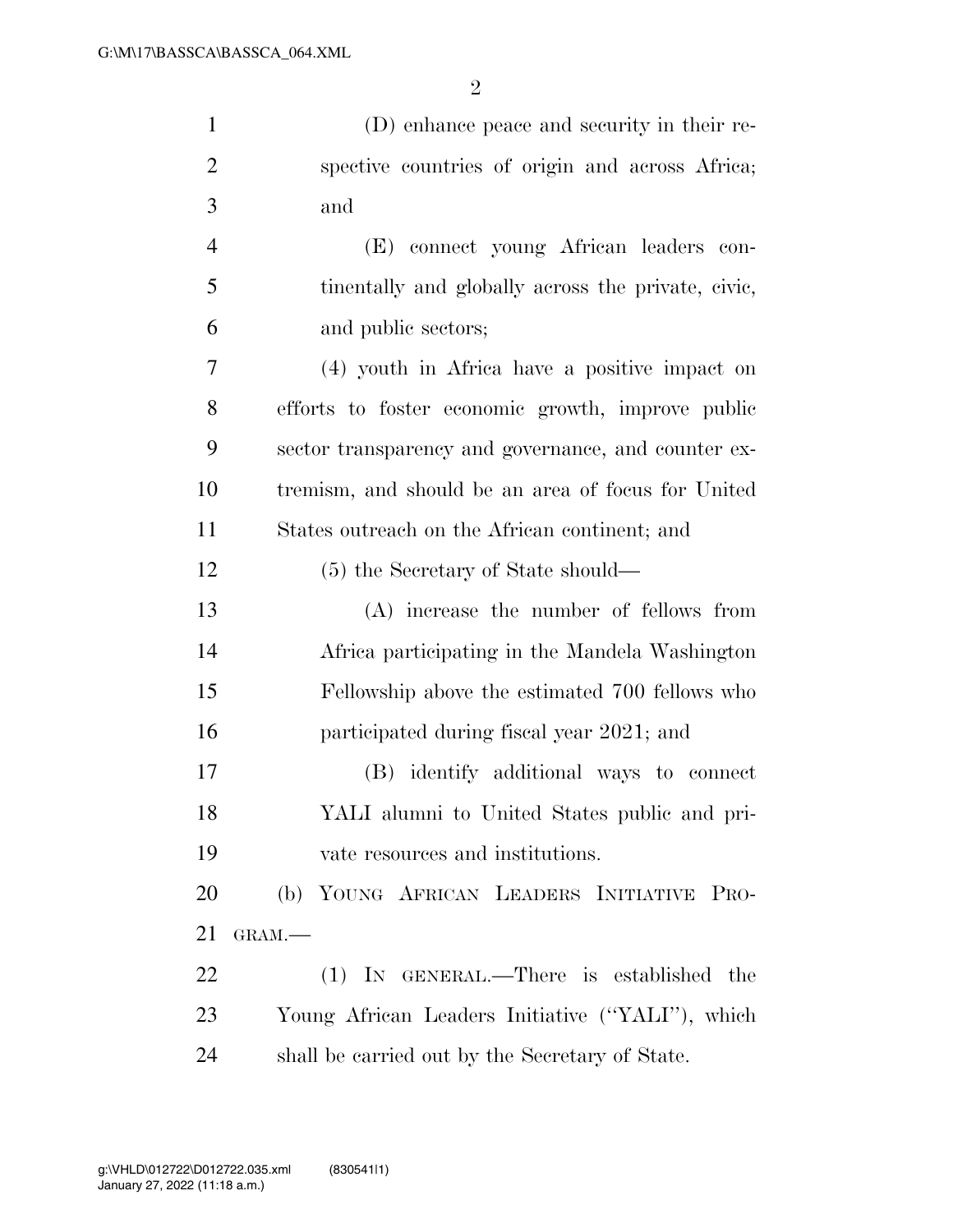(2) PURPOSE.—YALI shall seek to build the ca- pacity of young African leaders in sub-Saharan Afri- ca in the areas of business, civic engagement, or public administration, including through efforts to—

 (A) support young African leaders by of- fering professional development, training, and networking opportunities, particularly in the areas of leadership, innovation, civic engage- ment, elections, human rights, entrepreneur- ship, good governance, peace and security, and public administration; and

 (B) provide increased economic and tech- nical assistance to young African leaders to pro- mote economic growth, strengthen ties between United States and African businesses, build re- silience to predatory lending practices, and im- prove capacity in key economic areas such as tendering, bidding, and contract negotiations, budget management and oversight, anti-corrup- tion, and establishment of clear policy and reg-21 ulatory practices.

22 (3) FELLOWSHIPS.—

23 (A) IN GENERAL.—YALI shall support the participation in the United States in the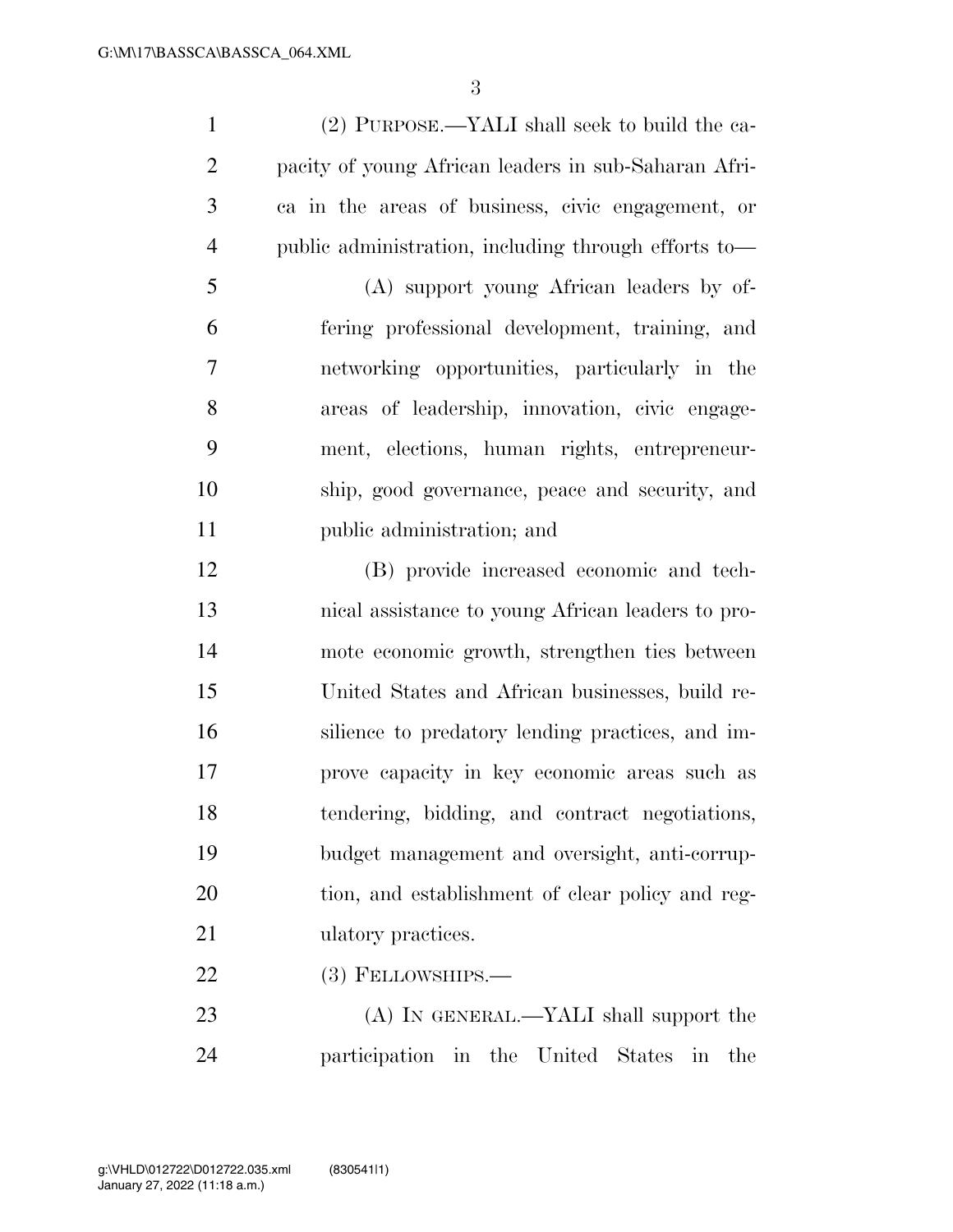| $\mathbf{1}$   | Mandela Washington Fellowship for Young Af-       |
|----------------|---------------------------------------------------|
| $\overline{2}$ | rican Leaders of fellows from Africa who—         |
| 3              | $(i)$ are between $25$ and $35$ years of age;     |
| $\overline{4}$ | (ii) have demonstrated strong capa-               |
| 5              | bilities in entrepreneurship, innovation,         |
| 6              | public service, and leadership; and               |
| 7              | (iii) have had a positive impact in               |
| 8              | their communities, organizations, or insti-       |
| 9              | tutions.                                          |
| 10             | (B) OVERSIGHT.—The fellowships<br>de-             |
| 11             | scribed in paragraph (1) shall be overseen by     |
| 12             | the Secretary of State through the Bureau of      |
| 13             | Education and Cultural Affairs.                   |
| 14             | (C) ELIGIBILITY.—The Secretary of State           |
| 15             | shall establish and publish—                      |
| 16             | (i) eligibility criteria for participation        |
| 17             | as a fellow under paragraph $(1)$ ; and           |
| 18             | (ii) criteria for determining which eli-          |
| 19             | gible applicants will be selected.                |
| 20             | (4) RECIPROCAL EXCHANGES.—Subject to the          |
| 21             | approval of the Secretary of State, United States |
| 22             | citizens may—                                     |
| 23             | (A) engage in reciprocal exchanges in con-        |
| 24             | nection with alumni of the fellowship described   |
| 25             | in subsection (c); and                            |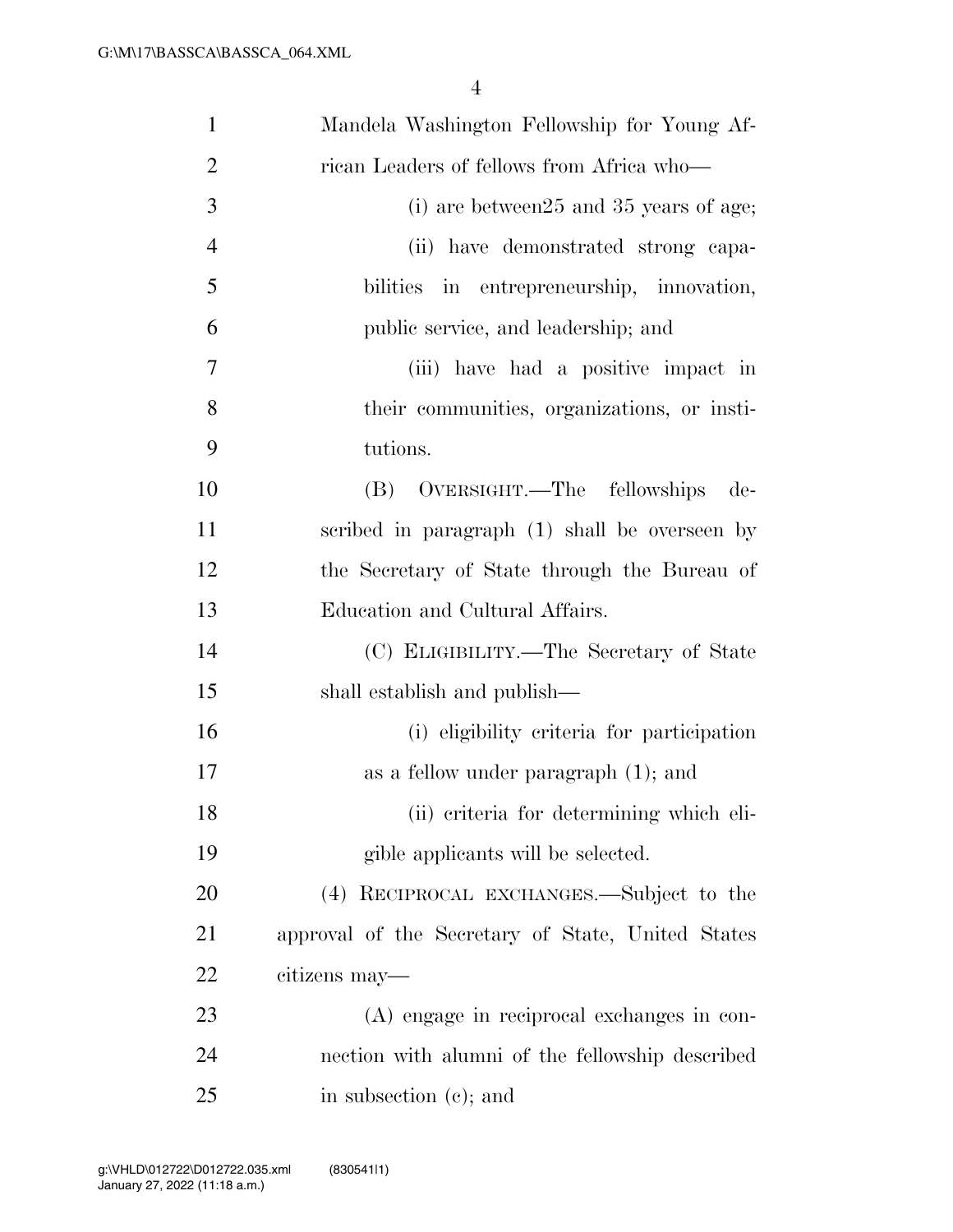(B) collaborate on projects with such fel-lowship alumni.

 (5) REGIONAL LEADERSHIP CENTERS AND NET- WORKS.—The Administrator of the United States Agency for International Development shall estab-lish—

 (A) not fewer than 4 regional leadership centers in sub-Saharan Africa to offer in-person and online training throughout the year on business and entrepreneurship, civic leadership, and public management to young African lead- ers between 18 and 35 years of age who have demonstrated strong capabilities in entrepre- neurship, innovation, public service and leader- ship, and peace-building and conflict resolution, and who have had a positive impact in their communities, organizations, or institutions; and

 (B) an online network that provides infor- mation and courses on, and connections with leaders in, the private and public sectors of Af-21 rica.

(6) ACTIVITIES.—

 (A) UNITED STATES-BASED ACTIVITIES.— The Secretary of State, in coordination with the heads of relevant Federal departments and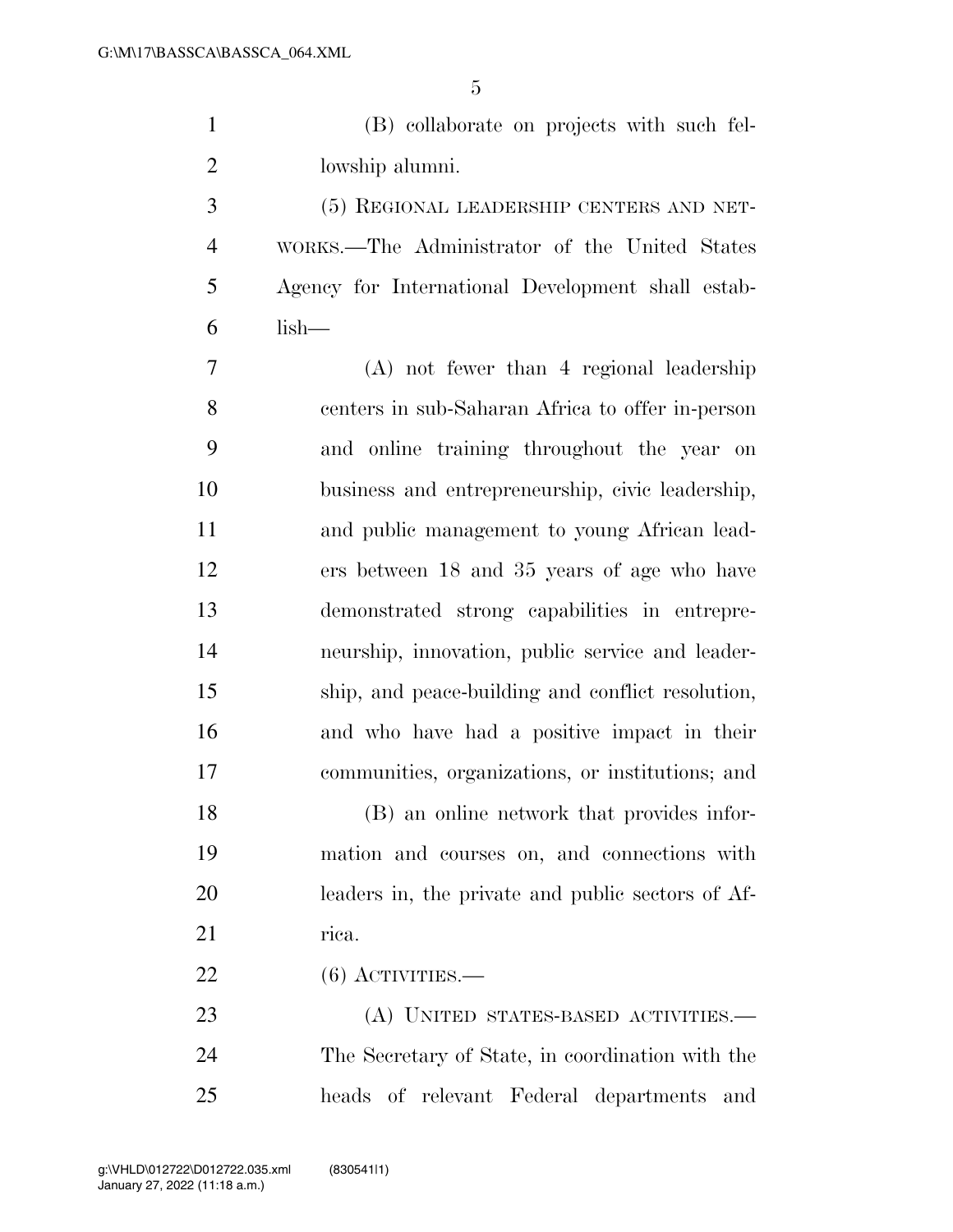| $\mathbf{1}$   | agencies, shall oversee all United States-based  |
|----------------|--------------------------------------------------|
| $\overline{2}$ | activities carried out under YALI, including—    |
| 3              | the participation of Mandela<br>(i)              |
| $\overline{4}$ | Washington Fellows in a six-week Leader-         |
| 5              | ship Institute at a United States edu-           |
| 6              | cational institution in business, civic en-      |
| 7              | gagement, or public management, includ-          |
| 8              | ing academic sessions, site visits, profes-      |
| 9              | sional networking opportunities, leadership      |
| 10             | training, community service, and organized       |
| 11             | cultural activities; and                         |
| 12             | (ii) the participation by Mandela                |
| 13             | Washington fellows in an annual Mandela          |
| 14             | Washington Fellowship Summit, to provide         |
| 15             | such Fellows the opportunity to meet with        |
| 16             | United States leaders from the private,          |
| 17             | public, and non-profit sectors.                  |
| 18             | (B) AFRICA-BASED ACTIVITIES.—The Sec-            |
| 19             | retary of State, in coordination with the Admin- |
| 20             | istrator for the United States Agency for Inter- |
| 21             | national Development and the heads of other      |
| 22             | relevant Federal departments and agencies,       |
| 23             | should continue to support YALI activities in    |
| 24             | sub-Saharan Africa, including—                   |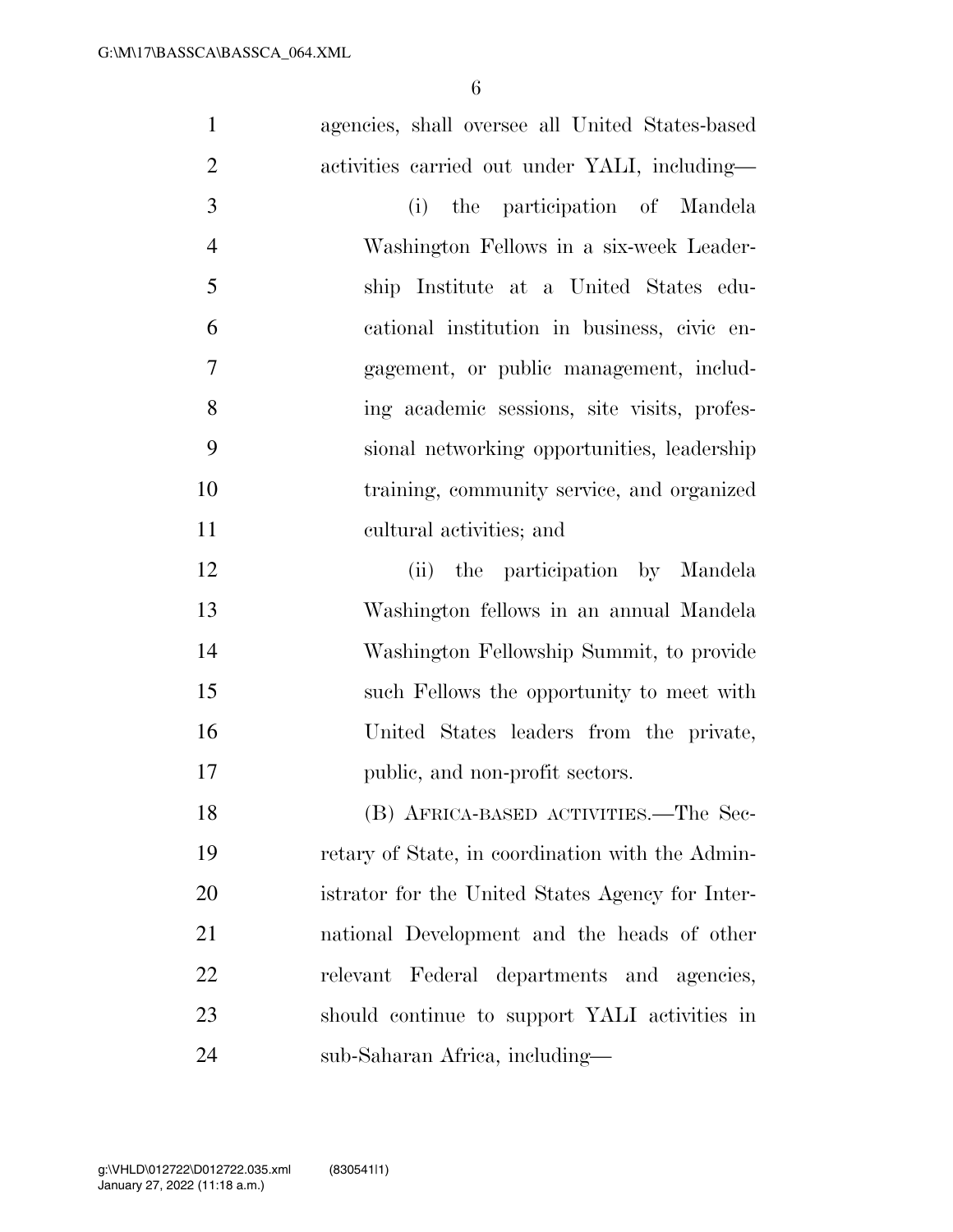| $\mathbf{1}$   | (i) continued leadership training and         |
|----------------|-----------------------------------------------|
| $\overline{2}$ | other professional development opportuni-     |
| 3              | ties for Mandela Washington Fellowship        |
| $\overline{4}$ | for Young African Leaders alumni upon         |
| 5              | their return to their home countries, in-     |
| 6              | cluding online courses, technical assistance, |
| 7              | and access to funding;                        |
| 8              | (ii) training for young African leaders       |
| 9              | at regional leadership centers established    |
| 10             | in accordance with subsection (e), and        |
| 11             | through online and in-person courses of-      |
| 12             | fered by such centers; and                    |
| 13             | (iii) opportunities for networking and        |
| 14             | engagement with—                              |
| 15             | (I) alumni of the Mandela Wash-               |
| 16             | ington Fellowship for Young African           |
| 17             | Leaders;                                      |
| 18             | (II) alumni of programs at re-                |
| 19             | gional leadership centers established         |
| 20             | in accordance with subsection (e);            |
| 21             | (III) United States and like-                 |
| 22             | minded diplomatic missions, business          |
| 23             | leaders, and others as appropriate;           |
| 24             | and                                           |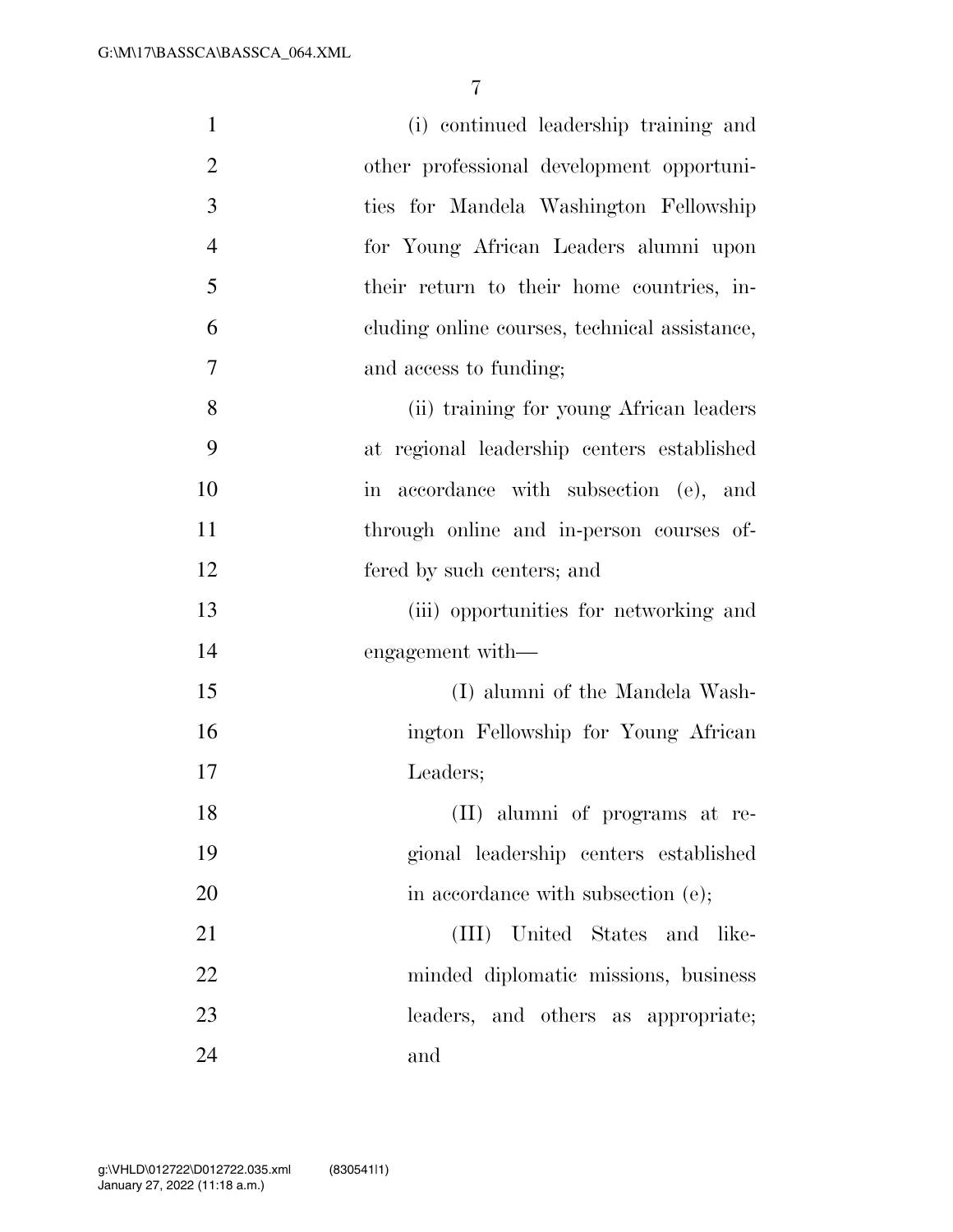| $\mathbf{1}$   | (IV) where practicable and ap-                    |
|----------------|---------------------------------------------------|
| $\overline{2}$ | propriate, other United States-funded             |
| 3              | regional leadership programs, includ-             |
| $\overline{4}$ | ing the Young Southeast Asian Lead-               |
| 5              | ers Initiative (YSEALI), the Young                |
| 6              | Leaders of the Americas Initiative                |
| $\tau$         | (YLAI), the Young Pacific Leaders                 |
| 8              | (YPL), and the Young Transatlantic                |
| 9              | Innovation<br>Leaders<br>Initiative               |
| 10             | (YTILI), and through Department of                |
| 11             | State programs such as the Commu-                 |
| 12             | nity Engagement Exchange Program                  |
| 13             | and other initiatives.                            |
| 14             | (C) IMPLEMENTATION.—To carry out this             |
| 15             | subsection, the Secretary of State, in coordina-  |
| 16             | tion with the Administrator of the United         |
| 17             | States Agency for International Development       |
| 18             | and the heads of other relevant Federal depart-   |
| 19             | ments and agencies shall seek to partner with     |
| 20             | the private sector to pursue public-private part- |
| 21             | nerships, leverage private sector expertise, ex-  |
| 22             | pand networking opportunities, and identify       |
| 23             | funding opportunities as well as fellowship and   |
| 24             | employment opportunities for YALI.                |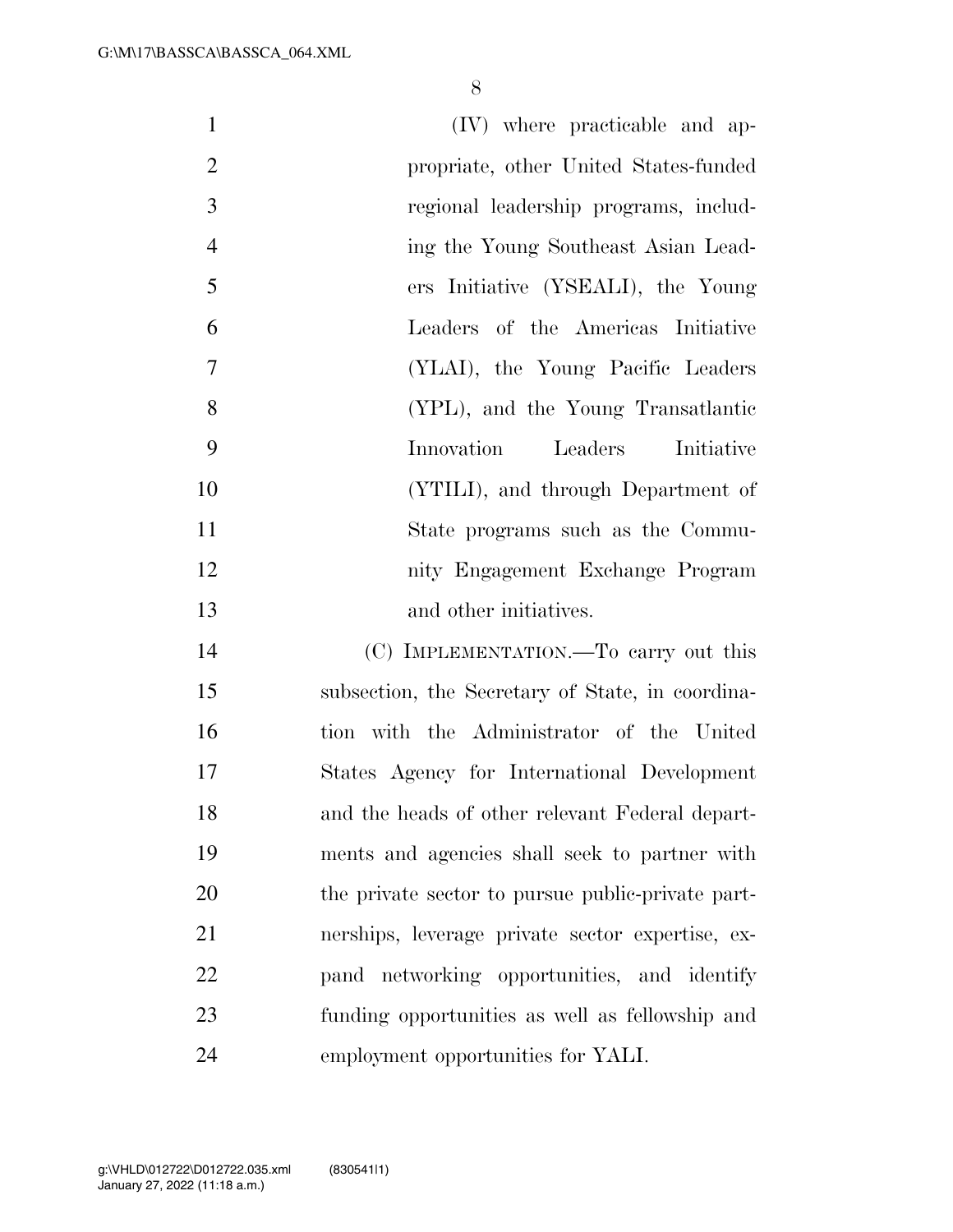| 1              | (7) IMPLEMENTATION PLAN.—Not later than               |
|----------------|-------------------------------------------------------|
| $\overline{2}$ | 180 days after the date of the enactment of this Act, |
| 3              | the Secretary of State, in coordination with the Ad-  |
| $\overline{4}$ | ministrator of the United States Agency for Inter-    |
| 5              | national Development and the heads of other rel-      |
| 6              | evant Federal departments and agencies, shall sub-    |
| 7              | mit to the appropriate congressional committees a     |
| 8              | plan for implementing YALI, including—                |
| 9              | (A) a description of clearly defined pro-             |
| 10             | gram goals, targets, and planned outcomes for         |
| 11             | each year and for the duration of implementa-         |
| 12             | tion of the program;                                  |
| 13             | (B) a strategy to monitor and evaluate the            |
| 14             | program and progress made toward achieving            |
| 15             | such goals, targets, and planned outcomes; and        |
| 16             | (C) a strategy to ensure the program is               |
| 17             | promoting United States foreign policy goals in       |
| 18             | Africa, including ensuring that the program is        |
| 19             | clearly branded, paired with robust public diplo-     |
| 20             | macy efforts, and incorporates diversity among        |
| 21             | participants as practicable, including countries      |
| 22             | and communities in Africa facing economic dis-        |
| 23             | tress, civil conflict, marginalization, and other     |
| 24             | challenges.                                           |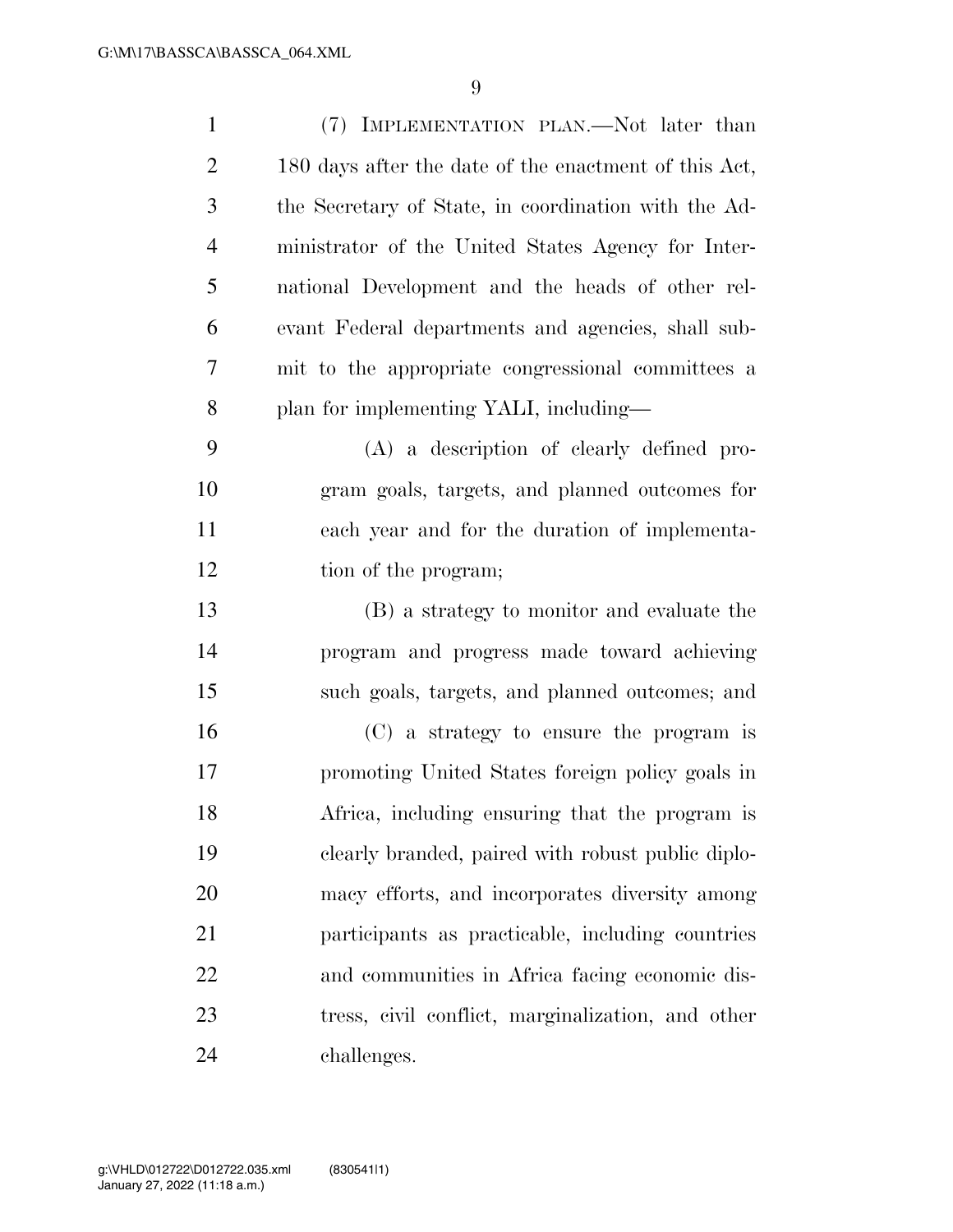| $\mathbf{1}$   | $(8)$ REPORT.—Not later than 1 year after the          |
|----------------|--------------------------------------------------------|
| $\overline{2}$ | date of the enactment of this Act, and annually        |
| 3              | thereafter for 5 years, the Secretary of State, in co- |
| $\overline{4}$ | ordination with the Administrator of the United        |
| 5              | States Agency for International Development, shall     |
| 6              | submit to the appropriate congressional committees     |
| 7              | and publish in a publicly accessible, internet-based   |
| 8              | form, a report that includes—                          |
| 9              | $(A)$ a description of the progress made to-           |
| 10             | ward achieving the goals, targets, and planned         |
| 11             | outcomes described in subsection $(g)(1)$ , includ-    |
| 12             | ing an overview of the program implemented in          |
| 13             | the previous year and an estimated number of           |
| 14             | beneficiaries;                                         |
| 15             | (B) an assessment of how YALI is contrib-              |
| 16             | uting to and promoting United States-Africa re-        |
| 17             | lations, particularly in areas of increased pri-       |
| 18             | vate sector investment, trade promotion, sup-          |
| 19             | port to civil society, improved public adminis-        |
| 20             | tration, promoting peace and security, and fos-        |
| 21             | tering entrepreneurship and youth empower-             |
| 22             | ment;                                                  |
| 23             | (C) recommendations for improvements or                |
| 24             | changes to YALI and the implementation plan,           |
| 25             | if any, that would improve their effectiveness         |